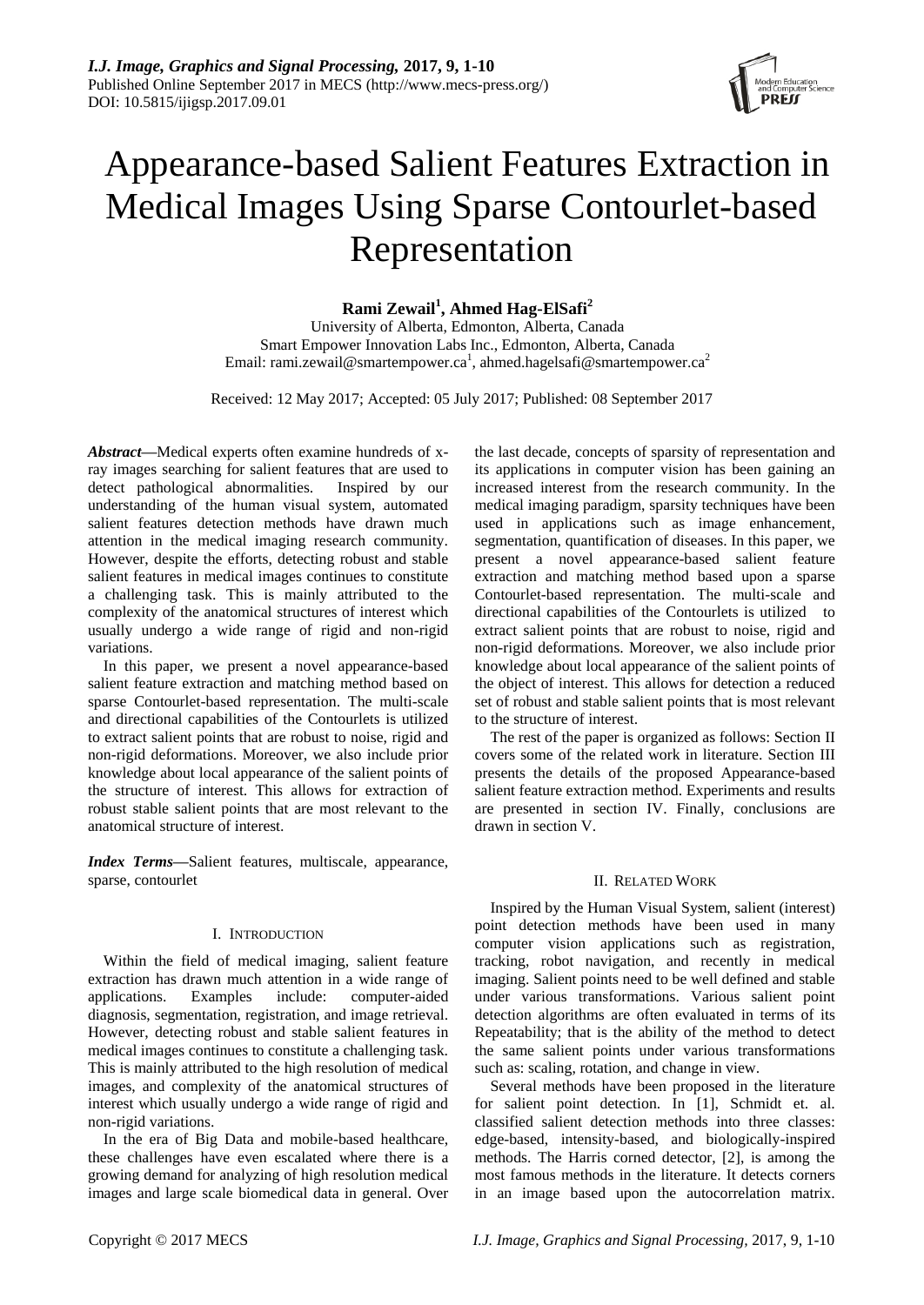Despite being useful in simple images, the Harris detector suffers from the following limitations: it is based on single scale analysis, and has poor localization ability. Another famous salient point detection method is the SIFT algorithm in [3]. The SIFT algorithm extracts salient points by finding the local maxima of the response of the Difference-of-Gaussian (DOG) operator. Biologically-inspired salient point detectors have focused onto directional and multi-scale analysis of the images. Q. Tian [4] and Loupais et. al. [5] proposed wavelet-based salient point detectors. The wavelet transform has several appealing properties such as the multi-scale representation and the spatial-frequency localization. Nevertheless, wavelets do suffer from lack of shift invariance and limited orientation selectivity. These are both important properties for efficient detection of salient points in medical images with complex anatomical structures. In [6], itti and Koch proposed a biologically inspired bottom-up saliency detector based upon Gabor filters. In [7], the authors presented a salient point detector based upon the phase congruency of Log-Gabor filter response. In [8], Xinting Gao et. al. proposed a multi-scale corner detection method based upon Log-Gabor transform.

In [11], Perazzi et al. used contrast-based filtering for detection of salient regions. In [12], the authors used Harris method to build a saliency map that is used in segmentation. In [13], Dual tree complex wavelet transform is used in a content-based image retrieval application. In [14], the authors used a deep network architecture to build a linear invariant feature transform (LIFT). In [15], Mark Brow et al. presented a generalized framework for salience feature detection using histogram.

In [17], the authors proposed a method for salient point detection based on steerable filters and Harris point detector. In [18], Omprakash et. al. proposed a method for fast multi-scale visual saliency detection using scale space interpolation.

#### III. METHODOLOGY

We next present the details of the proposed salient feature extraction and matching method. The new method is suited for extraction of robust salient features of interest in medical images. The proposed method attempts to incorporate the following characteristics:

- Biologically inspired: Since there no strict definition of what constitutes a salient point in an image, it is logical to use biologically-inspired filters in the detection process.
- Localized: The localization property of the detector is also an important aspect that tends to affect other higher-level tasks such as feature extraction, matching, and registration.
- Able to detect higher order salient structures in images (e.g. contours).
- Incorporate prior knowledge about the pathology of interest: In most medical image analysis applications, we are interested in a structure; hence

it is beneficial for the salient point detector to be target driven. Thus, it is desirable to integrate toplevel prior knowledge within the salient feature extraction process.

The method is based upon Non Sub-sampled Contourlet Transform (NSCT). The multi-scale and directional capabilities of the NSCT transform is utilized to extract salient points that are robust to noise, rigid and nonrigid deformations. We also include prior knowledge about the local appearance of the salient points of the pathology of interest. This enables us to extract robust and stable salient points that are most relevant to the pathology of interest.

First, salient features are extracted in a bottom-up approach using Non-subsampled Contourlet-based representation. Next, local appearance profile for the pathology of interest is built using Guassian Mixture Model (GMM). The details of these two steps are presented in sections III.A and III.B consequently.

## *A. Contourlet-based Bottom-up Salient Feature Extraction*

The bottom-up multi-scale salient feature extraction step is achieved using Non-subsampled Contourlet representation(NSCT) and second moment matrix. Using the ability of the NSCT transform to capture higher order image structures, we are able to extract robust salient features in the medical images. We will refer to the new method as: NSCT-SMM. Fig.1 shows a block diagram for the proposed method.



Fig.1. Flowchart of the proposed Contourlet-based bottom-up salient feature extraction step (NSCT-SMM)

A multi-scale directional decomposition is achieved using the Non Sub-sampled Contourlet transform. The input image  $I(x, y)$  is decomposed into 4 scales. In the first scale level, we use a 4-level Directional Filter Bank

Copyright © 2017 MECS *I.J. Image, Graphics and Signal Processing,* 2017, 9, 1-10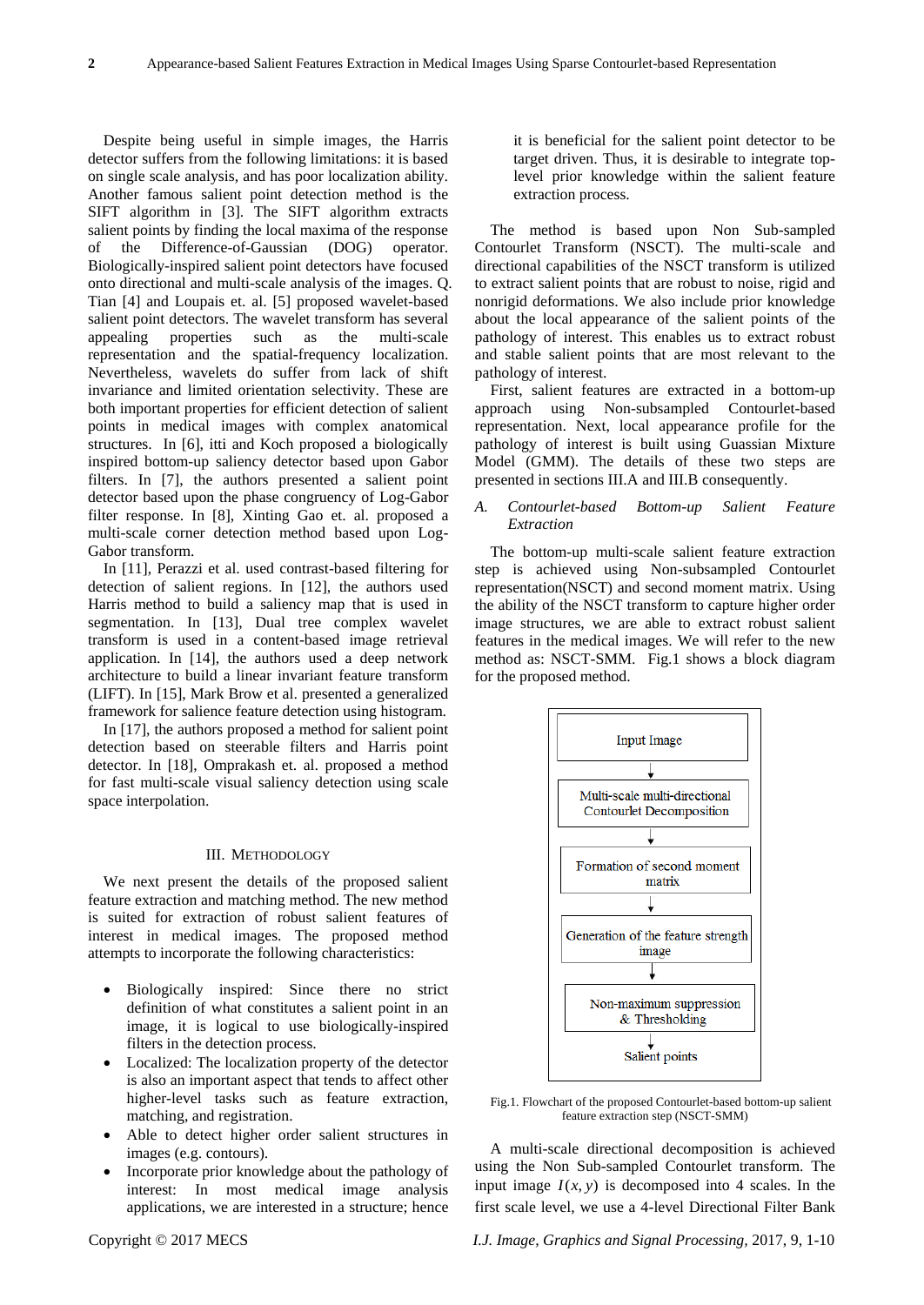(DFB) to get 16 directional frequency partitioning. In the second and third scales, eight directional frequency partitions are obtained using a 3-level Directional Filter bank. In the final scale level, 2-level directional filterbanks are used. Let  $\{B_j\}, j = 0, 1, 2, 3$  denotes the set of response images that results from the non sub-sampled pyramid decomposition step, where *j* is the scale level At each scale  $j$ , the response image  $B_j$  is further decomposed using  $l_j$ -level non sub-sampled Directional Filter Bank to produce a set of multi-scale multidirectional contourlet sub-band images  $\{W_{j,k}\}\,$ , where  $k = 0, 1, \ldots, 2^{l_j - 1}$ , and  $j = 0, 1, 2, 3$ .

Fig.2 shows the oriented contourlet basis functions for two different scales. Due to the flexibility of the transform, we can decompose the image using different angular resolutions at every scale.



Fig.2. NSCT basis functions for two scales with different angular resolutions at each scale/(a) 16 directional basis functions at scale1, (b) 8 directional basis functions at scale 2.

Next, following classical moment analysis equations, [9,16], we compute the following:

$$
a = \sum_{j=0}^{M} \sum_{k=0}^{N_j} (|W_{j,k}| \cos(\theta_k))^2
$$
 (1)

$$
b = \sum_{j=0}^{M} \sum_{k=0}^{N_j} \left| W_{j,k} \right| \cos(\theta_k) \sin(\theta_k)
$$
 (2)

$$
c = \sum_{j=0}^{M} \sum_{k=0}^{N_j} (|W_{j,k}| \sin(\theta_k))^2
$$
 (3)

Where  $j$  is the scale of the decomposition,  $M$  is the maximum number of scales, *k* is the orientation at scale  $j$ ,  $N_j$  is the number of decomposition orientations at scale  $j$ ,  $|W_{j,k}|$  is the magnitude of the non-subsampled contourlet coefficients at scale  $j$  and orientation  $k$ , and  $j_{j,k} = \frac{(k-1)}{N_j}$ *k N*  $\theta_{ik} = \frac{(k-1)\pi}{k}$  is the angle of the  $k^{th}$  orientation at scale level *j* .

The second moment matrix is then constructed as:

$$
M = \begin{bmatrix} a & b \\ b & c \end{bmatrix}
$$
 (4)

The eigenvalues of the second moment matrix in equation 4 is then calculated as:

$$
E_1 = \frac{1}{2} [a + c] - \frac{1}{2} \sqrt{4b^2 + (a - c)^2}
$$
 (5)

$$
E_2 = \frac{1}{2}[a+c] + \frac{1}{2}\sqrt{4b^2 + (a-c)^2}
$$
 (6)

Next, we define a contourlet-based feature strength image,  $F$ , as a weighted sum of the two eigenvalues of the second moment matrix. The smaller eigenvalue,  $E<sub>1</sub>$ , is a measure of the corners in the image and the larger eigenvalue,  $E<sub>2</sub>$ , is a measure of the contours and edges in the image [9]. Fig.3 shows an example of x-ray image of human spine and the corresponding Contourlet Feature strength map.

$$
F = \alpha E_1 + (1 - \alpha)E_2 \tag{7}
$$

Salient features are finally extracted from the Contourlet-based feature image through non-maximum suppression and thresholding. This step selects local maxima points in the Feature Image as salient points.

## *B. Incorporation of prior pathology-related knowledge*

Finally, we incorporate prior knowledge about the structure of interest to bias the bottom-up salient point detection procedure detailed in III.A. This allows us to extract a more stable and robust set of salient features that are most relevant to the pathology of interest. The new method benefits from the rich multi-scale directional information offered by the Non-Subsampled Contourlet decomposition to construct localized descriptors for salient points of the structure of interest. The local descriptors are then modeled using Mixture of Gaussians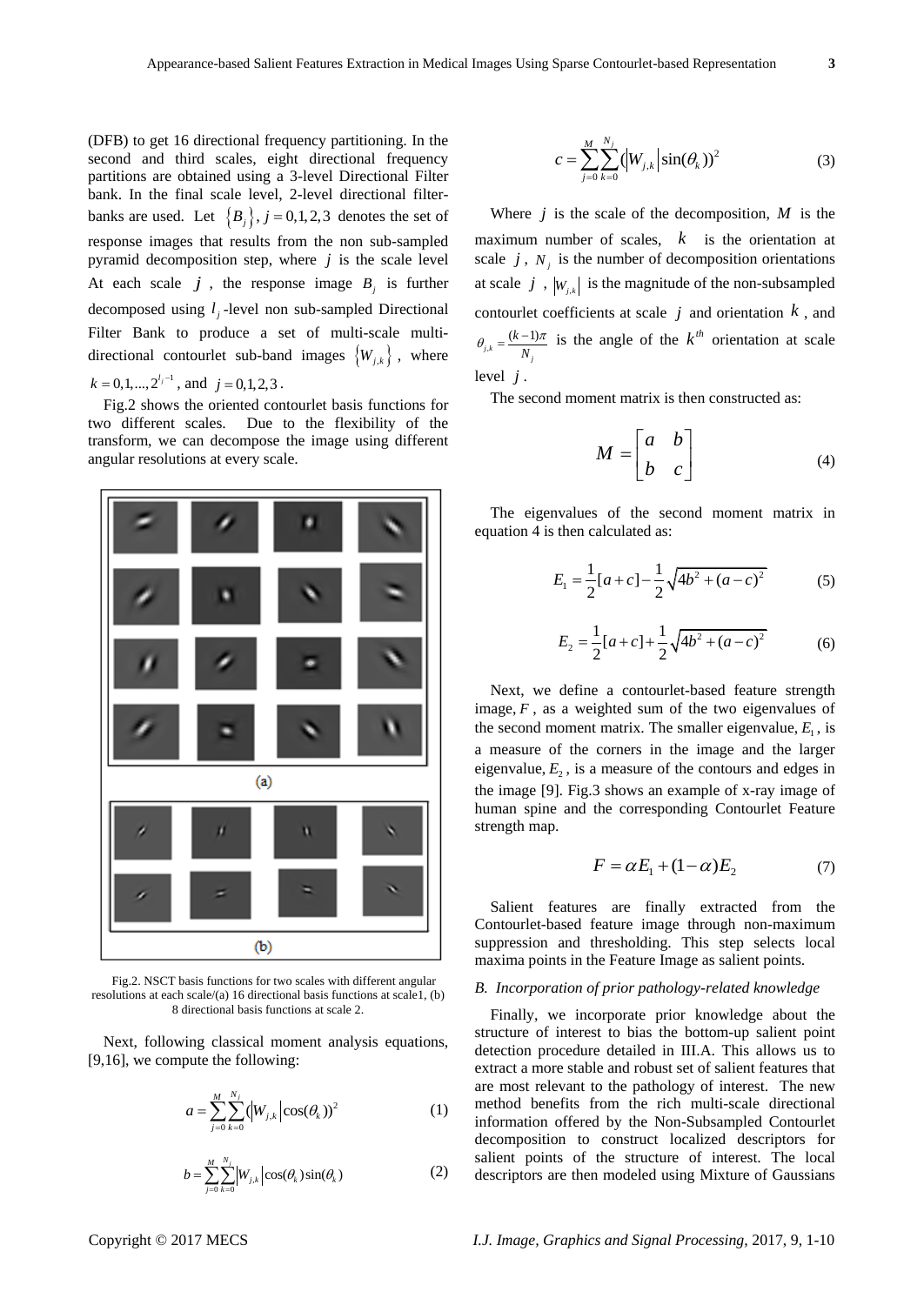

to construct a local appearance model of the target salient points.

Fig.3. Example x-ray image and corresponding Contourlet-based Feature Strength Image. (a) original x-ray image, (b) contourlet-based feature strength image, (c) 3D view of the contourlet-based feature image.

Given a set of M training images with a ground truth segmentation for the structure of interest, we extract a set of N ground truth salient points. First, we use the method described in section III.A to extract salient features in the image. Next, the ground truth salient points that correspond to the structure of interest are selected using the ground truth segmentation. A ground truth salient point is defined as: a salient point that has a point-tocurve distance less than 5 pixels. Fig.4 shows two x-ray images with the ground truth salient points that define the border of the lumbar vertebrae L1-L5.

For every ground truth, salient point  $(P_i)$ , we extract a local descriptor based upon Contourlet-based representation. We use a square grid of NxN  $(N=7)$  points around each ground truth salient point. Variance-based features are then extracted from the NSCT directional

sub-bands at every scale, excluding the low-pass response. The average absolute deviation of the gray values of the square grid for each sub-band is calculated as follows:

$$
E_j^i(a,b) = \frac{1}{N^2} \sum_{l=a-\frac{N}{2}}^{a+\frac{N}{2}} \sum_{l=b-\frac{N}{2}}^{l=b+\frac{N}{2}} \left| x_j^i(l,k) - \mu_j^i \right|
$$
 (8)

Where suppose that  $x_j$  denotes the  $j^{th}$  NSCT-based Feature image.  $x_j^i(l,k)$  is the NSCT coefficient of the  $x_j$  NSCT Feature image located in  $(l, k)$ .  $\mu_j^i$  is the mean of the coefficients in the NxN square grid whose center is the characteristic salient point  $P_i$ . The contourlet-based local descriptor for salient point  $P_i$  is then defined as:

$$
F_i = [E_1, E_2, E_3, \dots, E_D]^T
$$
 (9)

Where  $E_i$  is the average absolute deviation in a square grid for the  $i^{th}$  NSCT sub-band. D is the total number of NSCT sub-bands.



Fig.4. Example of ground truth salient points that defines the human lumbar spine in x-ray images.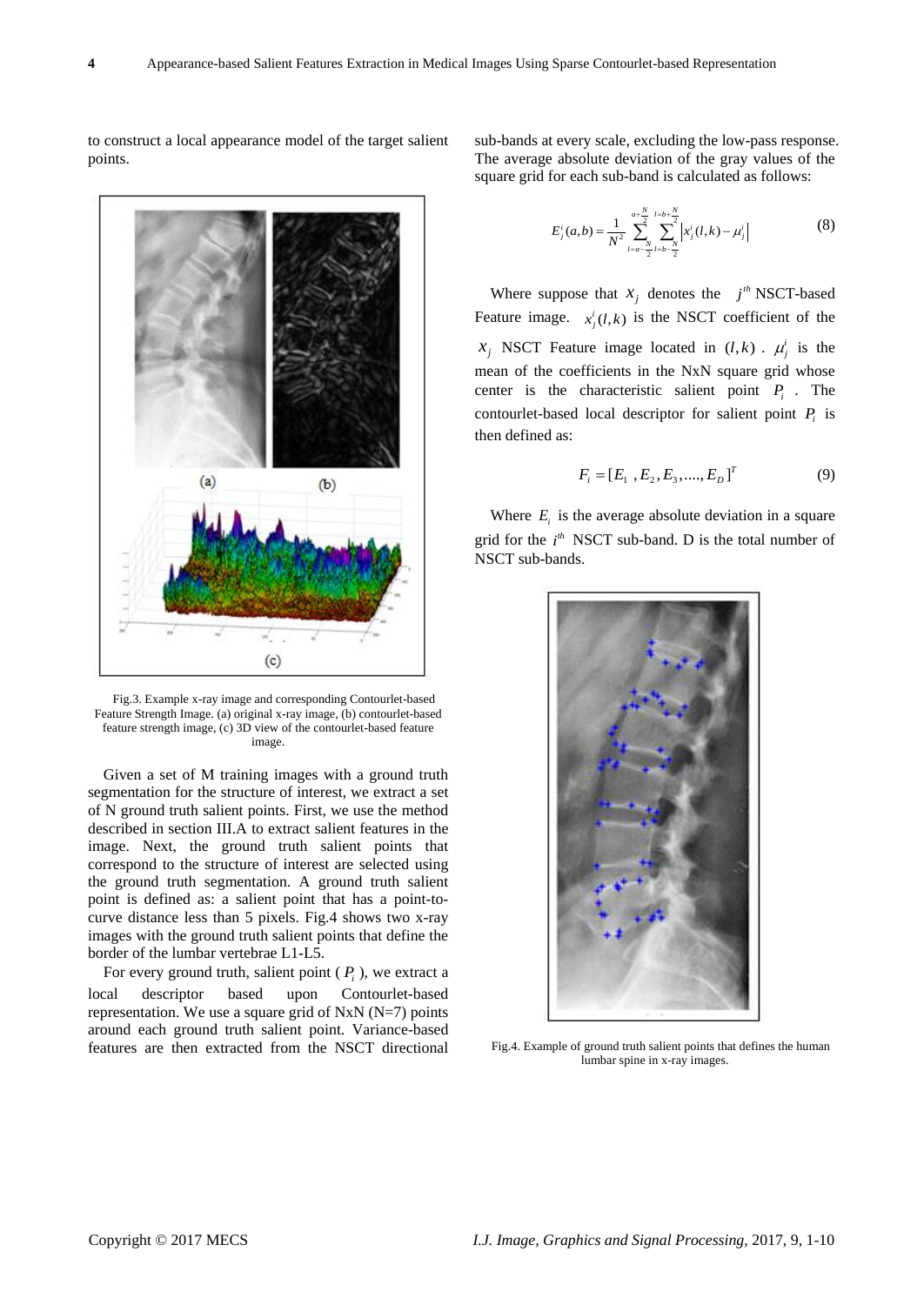

Fig.5. Extraction of contourlet-based local descriptor for each ground truth salient point

The outcome of this stage is a set of K=NxM contourlet-based feature vectors extracted from the ground truth salient points in the training set. Fig.5 summarizes the procedure for construction of the contourlet-based local descriptor.

We then use the matrix of local descriptors to construct a local appearance model for the structure of interest using Mixture of Gaussians.

Let  ${F_i}_{i=1...K}$  be the set of contourlet-based local descriptors for the ground truth salient points in the training set.  $K$  is the total number of ground truth salient points, and  $F_i$  is the local descriptor of the  $i^{th}$  salient point. We model the local descriptors of the ground truth salient points in the training set as a mixture of *Nm* Gaussians. The Gaussian Mixture model is a flexible parametric distribution [10].

The Gaussian mixture model for the local descriptors is given by:

$$
p(F_k / \mathbf{\theta}) = \sum_{n=1}^{N_m} \alpha_n f_n(F_k)
$$
 (10)

Where  $N_m$ : Number of Gaussian functions in the model.

 $f_n(F_k)$  : Multivariate Gaussian density functions characterized by the mean  $(\mu_n)$  and covariance matrix  $(\sum_{n}$  ).

$$
f_n(F) = \frac{1}{(2\pi)^D (\sum_k)^{0.5}} \exp\{-\frac{1}{2}(F - \mu_n)^T (\sum_n)^{-1} (F - \mu_n)\} \tag{11}
$$

 $\alpha_n$ : Mixture weights, where 1  $\sum_{k=1}^{N_m} \alpha_k = 1$  $\sum_{n=1}^{\infty} \alpha_k$  $\alpha$  $\sum_{n=1}^{\infty} \alpha_k = 1$ 

The parameters of the Gaussian mixture model are as follow:

$$
\mathbf{\theta} = {\alpha_n, \mu_n, \sum_n} \quad , \quad n = 1..N_m \tag{12}
$$

Using the training set  ${F_k}_{k=1..K}$ , we estimate the parameters of the Gaussian mixture model (GMM) by maximizing the likelihood function. The GMM likelihood function is given by:

$$
p(\left\{F_k\right\}_{k=1..K}/\theta) = \prod_{k=1}^{K} p(F_k/\theta)
$$
 (13)

We use the Expectation-Maximization algorithm (EMalgorithm) to estimate the model parameters that maximize the likelihood function given in equation 13.

$$
\hat{\boldsymbol{\theta}} = \arg \max_{\boldsymbol{\theta}} \{ p(\{F_k\}_{k=1..K} / \boldsymbol{\theta}) \}
$$
(14)

The prior local appearance model is then used to bias the outcome of the bottom-up salient feature extraction step described in section III.A. For every detected lowlevel salient point, we extract a contourlet-based local descriptor in the same manner as explained in Fig.5. Next, we estimate the confidence level that the detected salient point belongs to the model learnt during the training phase. To do so, following Bayes decision rule [10], we use the posterior probability, as a measure for the confidence level.

## IV. EXPERIMENTS AND RESULTS

We evaluate the performance of the proposed salient feature extraction method using various test images. Fig.6 shows examples of the images used in the experiments. Fig.6(a) and Fig.6(b) are commonly used in the literature to evaluate salient point detection algorithms. Fig.6(b) is an example of the x-ray images of the human spine in the evaluation process. The synthetic image in Fig.6(a) exhibits different boundaries with varying strength levels. It is used to evaluate the localization capabilities of the new method. The "Van Gogh" image shown in Fig.6(b) is a famous painting that contains a lot of texture. It is used to evaluate the robustness of the proposed method against various geometric and photographic transformations; these include: rotation, illumination, and noise. Fig.6 $(c)$ shows example of x-ray image of human spine that were used to test the performance of the proposed method when applied to medical images.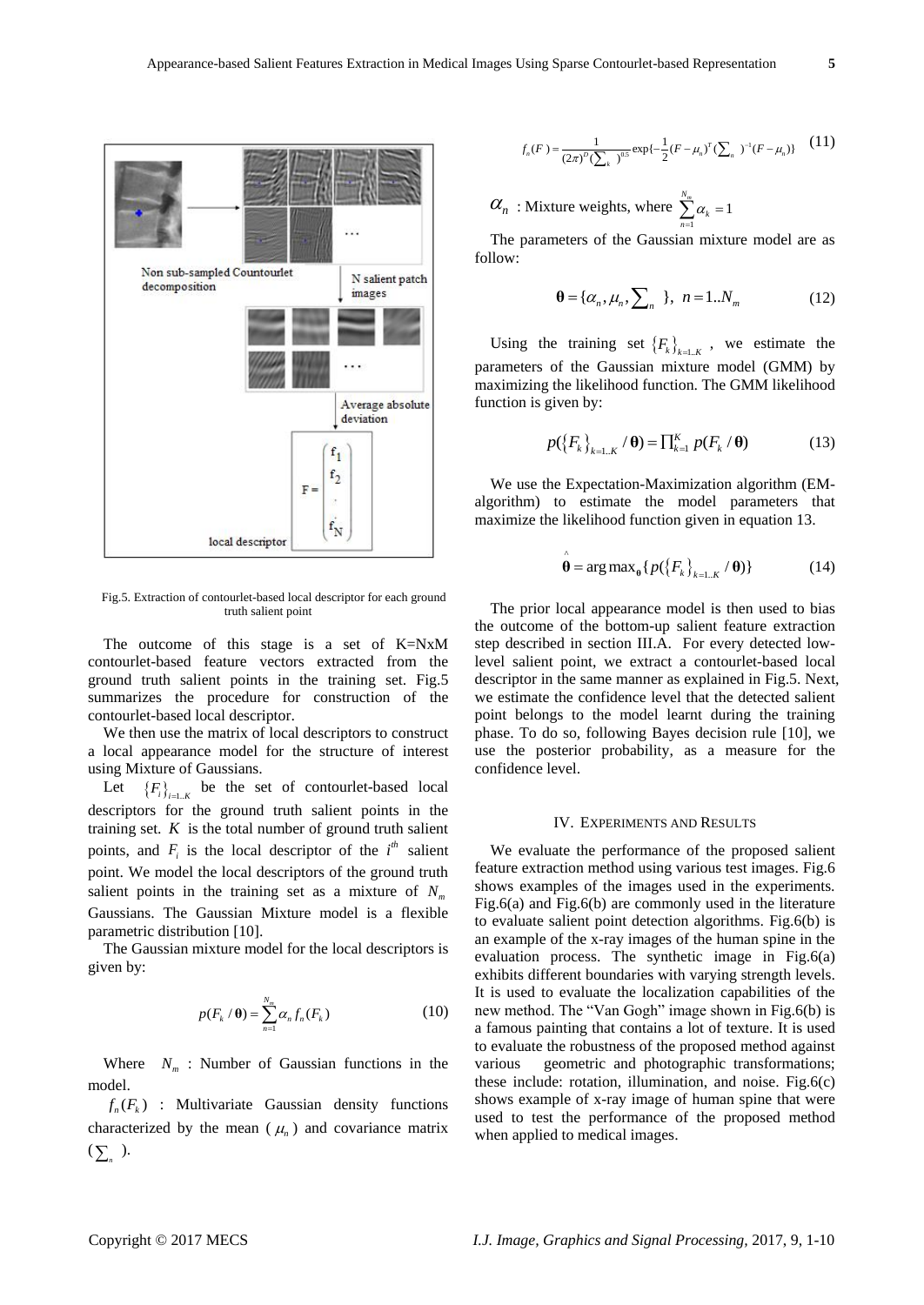

Fig.6. Images used for evaluation of NSCT-based salient point detector. (a) Synthetic image, (b) VanGogh Image, (c) X-ray image of human spine

We evaluate the robustness of the proposed salient point detector using the Repeatability Rate criterion ( *rr* ) introduced by Schmid et. al. [1]. Given two images that are related together by some transformation, the repeatability rate is the ratio between the number of corresponding points that are detected in both images to the total number of points in the common area. In our experiments, we consider the following relationships between the reference and test images:

- Rotation transformation.
- Thin Plate Spline transformation (as an example of non-rigid transformation).
- Variations in illumination levels.
- Variations in noise levels.

Let  $\phi^{(r)} = \{X_i^{(r)}\}\$ , and  $\phi^{(r)} = \{X_j^{(r)}\}\$  be two sets of interest points detected in the reference and test images respectively. Let  $N_c$  be the number of salient points in the common area. Let  $C\{X_i^{(r)}, X_j^{(t)}\}$  be the number of corresponding pairs of salient points; with a localization error of 1.5 pixels. Then, the Repeatability rate ( *rr* ) between the two images is defined by:

$$
rr = \frac{C\{X_i^{(r)}, X_j^{(t)}\}}{N_c} \tag{15}
$$

We evaluate the proposed method (*NSCT-based*) against the following famous salient point detectors from the literature:

- 1. Harris detector (*Harris*).
- 2. The detector proposed by Kovesi et. al. in [9] that is based upon Log-Gabor decomposition and phase congruency (*PC-based*).
- 3. A salient point detector that is based upon steerable pyramid decomposition instead of Non sub-sampled contourlet decomposition (*Steerablebased*).

## *A. Localization*

The localization capabilities of the proposed method are evaluated using the synthetic test image shown in Fig.6 (a). Fig.7 shows salient points extracted using various salient point detectors. The NSCT-based detector is able to reveal most of the salient points in the image. These include corners, strong and weak edges, and smooth contours. On the other side, the Harris detector and the Laplacian-of-Gaussian (LOG) detector seem to perform good only in case of strong salient locations (corners and edges), while both detectors show limited localization capabilities in case of weak edges and smooth contours. The phase congruency method (PCbased) demonstrates better performance compared to the Harris and LOG detectors. However, the proposed NSCT-based detector appears to be superior in localizing salient points along the smooth circular contour. This is attributed to the fact that Non-subsampled Contourlet Transform (NSCT) offers more flexible directional analysis compared to Log-Gabor filters. Similar observations are obtained when the salient detectors were applied to the x-ray image of human spine in Fig.8. Among all detectors investigated, the proposed detector seems to better detect anatomical structure with poor edges and smooth contours.



Fig.7. Localization of various salient point detectors. (a) Harris detector, (b) Laplacian detector, (c) Phase Congruency detector (PC-based), and (d) NSCT-based detector.



Fig.8.Localization of various salient point detectors in medical images. (a) proposed NSCT-based detector, (b) Harris detector, and (c) Phase Congruency detector.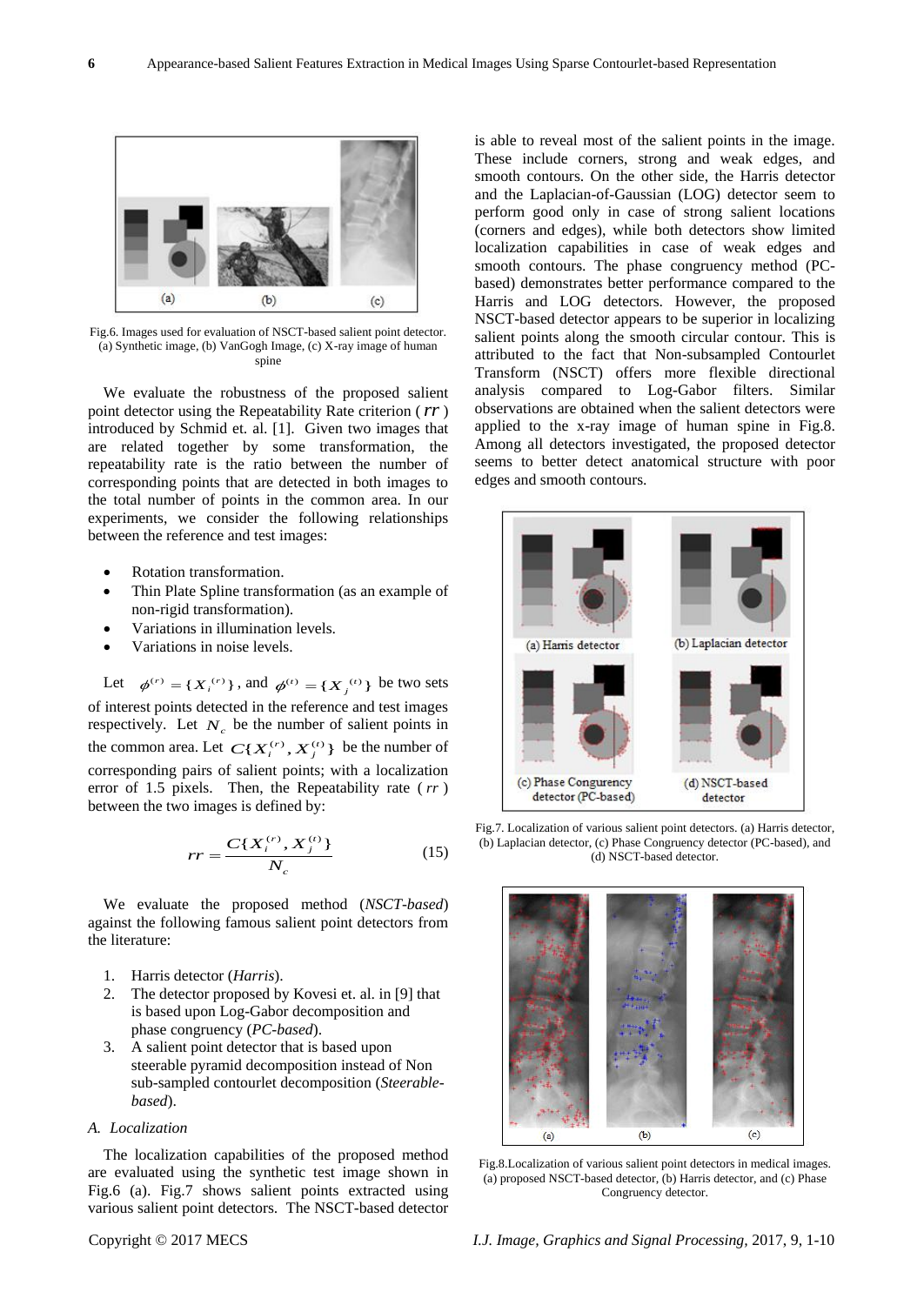#### *B. Robustness to rotation*

Image rotations are obtained by rotating the image around its central axis. Test images for evaluation of the interest point detectors can be found in [10]. We use a set of rotated VanGogh images. The repeatability rate is calculated as a function of the rotating angle 10-180. Fig.9 shows the performance of the proposed salient point detector compared to several famous salient point detectors including Harris detector, Cottier detector, and Heitger detector [1]. The Harris detector and Cottier detector are based upon auto-correlation matrix. Heitger detector is based upon Gabor-like filters. The proposed NSCT-based detector appears to outperform all three detectors at various rotation angles.



Fig.9. Performance of the proposed salient feature extraction method under various rotations (a) VanGogh test image at different rotations, (b) Corresponding salient features extracted at each rotation position.



Fig.10. Robustness to rotation of various salient point detectors

#### *C. Robustness to noise*

The robustness to noise is evaluated using the VanGogh test image with added Gaussian noise. Fig.11 shows the effect of the increased noise level on the repeatability rate of the salient points for both the proposed NSCT-based metho, and Harris detector. From Fig.11, we observe the following: an average improvement in the repeatability rate of 15.23 % is

achieved for noise variance levels below 0.02. At higher noise levels, the proposed method shows much more robustness to increased noise levels with an average improvement in the repeatability rate of 70.40 %.



Fig.11. Effect of variations in noise levels on the repeatability rate for various salient point detectors

#### *D. Robustness to change in illumination*

The robustness of the proposed method to uniform change in illumination is evaluated using the VanGogh test image with changing levels of brightness. This is done by changing the illumination factor ( $\beta$ ). Fig.12 shows how the repeatability rate is affected by altering the brightness level of an image a positive value of  $\beta$ increases the brightness level, and a negative value of  $\beta$  decreases the brightness level. Compared to Harris detector, the proposed NSCT-based detector has achieved an average improvement in repeatability rate of 48.89%. Compared to the Phase congruency–based detector (PCbased), [9], our method achieves an improvement of 13.124 % in the repeatability rate.



Fig.12. Effect of brightness level on the repeatability rate for various salient point detectors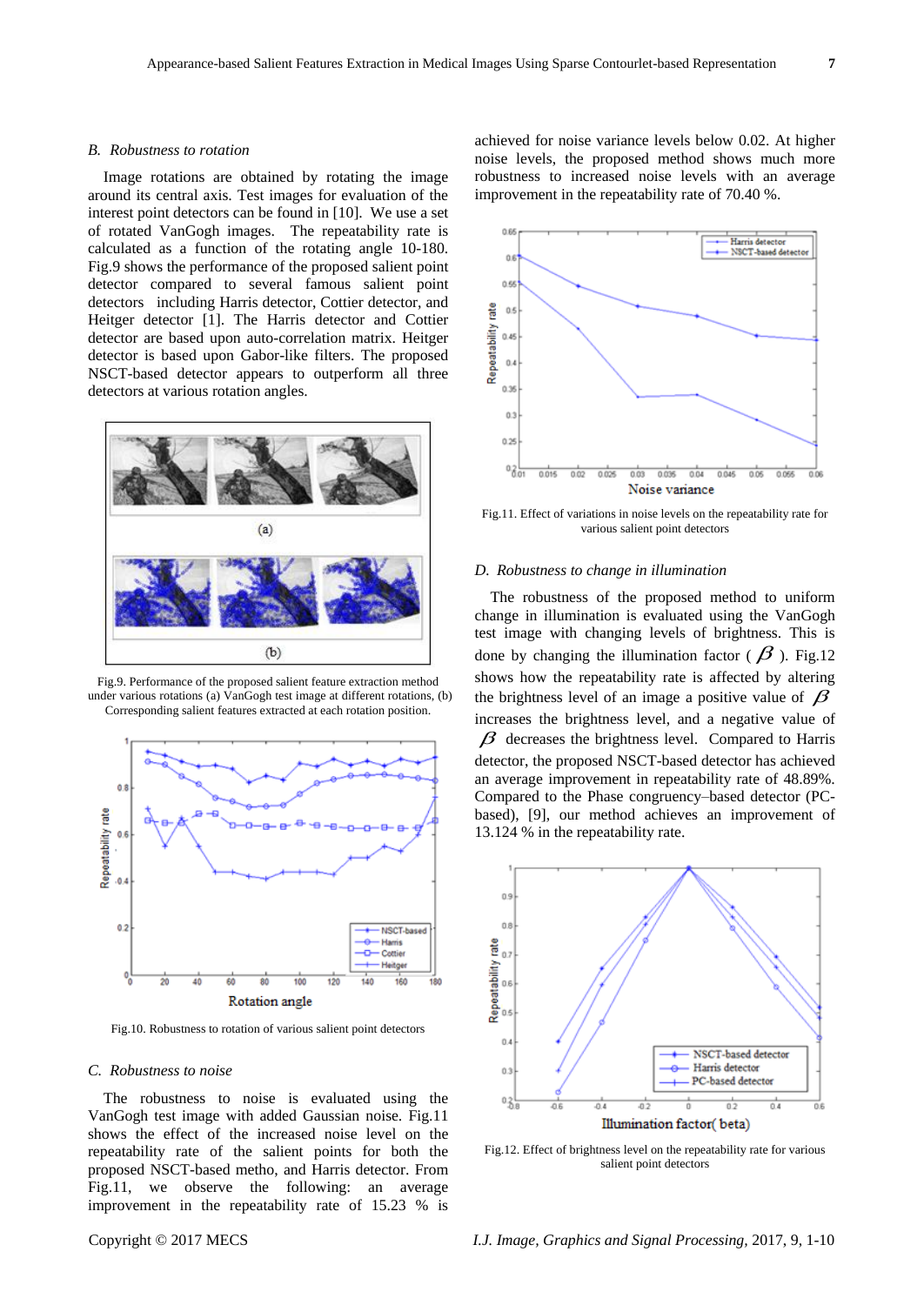#### *E. Robustness to non-rigid transformations*

In medical images, anatomical structures undergo a range of non-rigid deformations. Hence, a good salient point detector for medical images needs to be robust to non-rigid deformations in the object of interest. We next evaluate the robustness of the new method to non-rigid deformations. Experiments are conducted using a set of x-ray images of lumbar spine with different non-rigid deformations. The structure of interest in every image pair is related by a non-rigid transformation estimated using the Thin Plate Spline model. For each method, we calculate the repeatability rate as the percentage of correct matching to the total number of common points between the two images. Table 1 compares the achieved average repeatability rate for the proposed NSCT-based detector, Harris detector, PC-based detector, and the steerable-based detector.

The proposed NSCT-based detector achieves improvements of 64.224 %, 18.0 % in the average repeatability rate compared to Harris detector, and PCbased detector respectively. The NSCT-based detector achieves an improvement of 9.95% in the average repeatability rate compared to the Steerable-based detector.



Fig.13. Example of two x-ray images where the object of interest is related by non-rigid deformations

Table 1. Evaluation of robustness of different salient point detectors to non-rigid deformations of the object of interest

| <b>Salient Point detector</b><br>method | Average repeatability rate |
|-----------------------------------------|----------------------------|
| Proposed method NSCT-<br>based          | 0.7891                     |
| Steerable-based                         | 0.7177                     |
| Harris detector                         | 0.4805                     |
| PC-based detector [9]                   | 0.6687                     |

*F. Appearance-based prior knowledge*

Fig.14 demonstrates the benefit of incorporating prior pathology-related knowledge with the bottom-up salient feature extraction process. By applying the pathologyrelated prior knowledge, an average reduction ratio of 51.86% is achieved in the extracted salient features. This allows for extraction of features that are robust and most relevant to the pathology of interest.





Fig.14. Example for salient point detection using NSCT-based method (a) with no top-level knowledge, (b) with top level appearance knowledge.

## *G. Performance in medical image retrieval applications*

Finally, we evaluate the suitability of the proposed appearance-based salient feature extraction method in medical image retrieval applications. We use images from the IRMA database which is made publicly available as a part of the Image Retrieval for Medical Applications (IRMA) project. The database consists of radiograph images that were randomly collected from regular routines at the department of diagnostic Radiology, Aachen University of Technology (RWTH), Aechen, Germany. In our experiments, we use a subset of 1000 images, where 800 images used in training and 200 images left out for testing as query images.

We evaluate the performance of the new method using the following criteria:

- *Average retrieval rate (ARR):* For a query image, the retrieval rate is the ratio between the number of relevant images retrieved to the total number of retrieved images. The Average retrieval rate, *ARR* , is calculated by averaging the retrieval rates over all query images.

*- Average Error Rate (ER):* This is the percentage that the first retrieved image is not a relevant image averaged over all query images.

Fig.15 evaluates the performance of the proposed system using average retrieval rates (ARR) as a function of the number of top retrieved images. We compare the performance of the following systems:

i. The proposed retrieval system using Contourletbased salient point detectors (NSCT-local).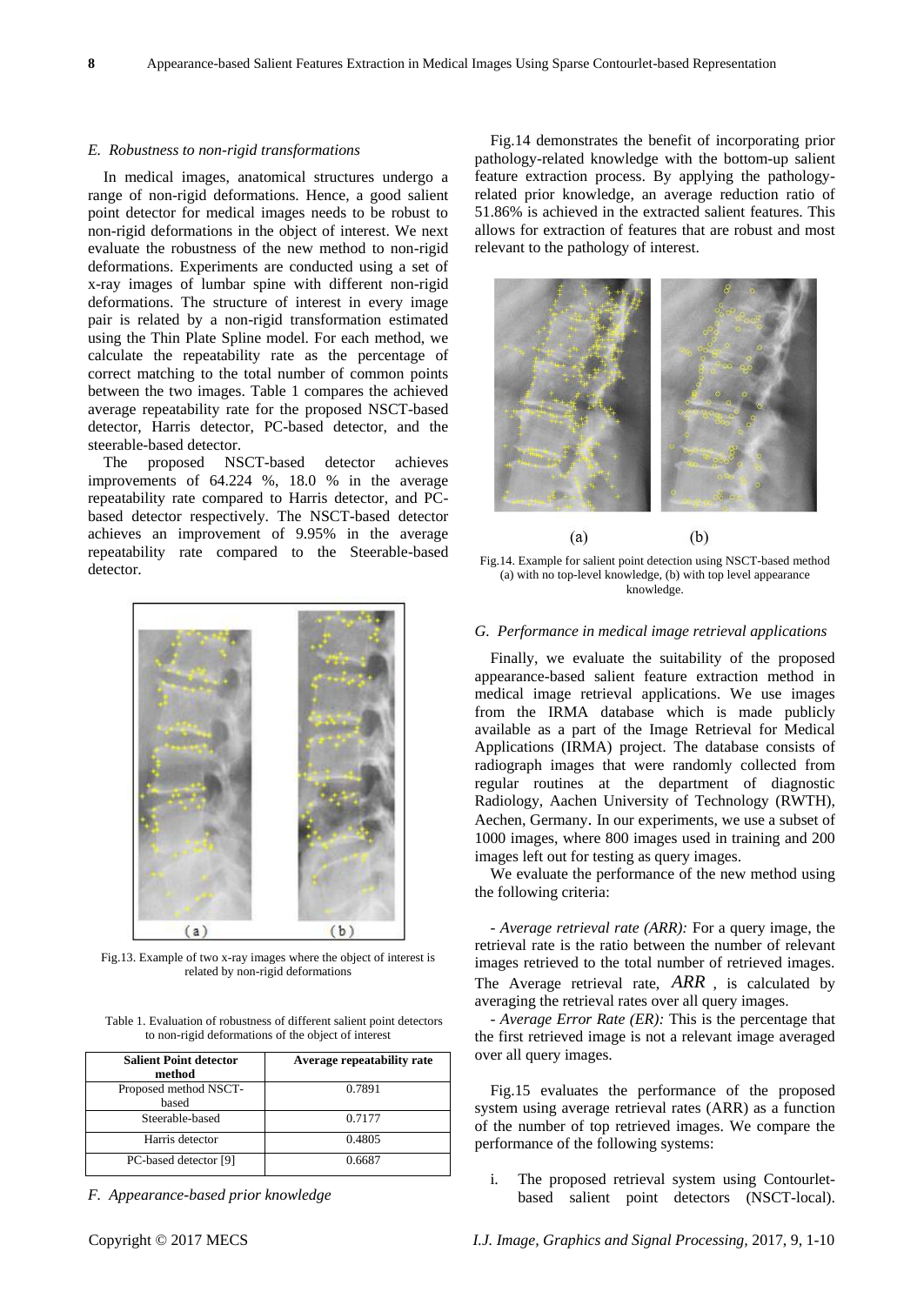- ii. Retrieval system based upon Gabor-based salient detectors (Gabor-local).
- iii. Retrieval system based upon global features extracted from the response of the NSCT subbands (NSCT-global).

The proposed retrieval method (NSCT-local) tends to consistently outperform the other two methods. Over a range of 5-40 top retrieved images, the proposed method achieves an average improvement in the Average Retrieval Rate (ARR) of 9.574 % and 17.338 % over the Gabor-based system, and the NSCT-global system respectively.



Fig.15. Average retrieval rates versus number of retrieved images for the following image retrieval methods: Gabor-based salient points (Gabor-local), NSCT-based salient points (NSCT-local), and NSCTbased global response (NSCT-global).

Table 2 evaluates the performance of the proposed method in terms of the average error rate (AERR). The proposed method (NSCT-local) achieves an average error rate of 21.43 % versus 35.71 % and 46.43 % for the Gabor-based system, and the NSCT-global system respectively.

Table 2 Average error rates for different content-based image retrieval methods

| Method      | <b>Average Error Rate</b> |
|-------------|---------------------------|
| NSCT-local  | 21.43 %                   |
| NSCT-global | 46.43 %                   |
| Gabor-local | 35.71                     |

#### V. CONCLUSION

In this paper, we presented a novel appearance-based salient feature extraction that can extract robust and stable salient features in medical images. The salient feature extraction process is performed in a sparse contourlet-based domain. The proposed method is based upon Non Sub-sampled Contourlet Transform (NSCT), a truly 2D multi-scale and multidirectional image analysis tool. Rich discriminative information was extracted using local descriptors from the non-subsampled contourlet sub-bands. The new method also integrates prior local appearance knowledge of the structure of interest in the detection process. Compared to related methods in the literature, our method has proven successful in detecting stable and relevant salient points in medical images. The proposed method opens door for pathology-related machine learning tasks such as image retrieval, automated detection of abnormalities and diseases.

#### ACKNOWLEDGEMENT

The authors wish to acknowledge the US. National Library of Medicine for making the digital x-ray images available.

#### **REFERENCES**

- [1] C. Schmid, R. Mohr and C. Bauckhage, "Evaluation of Interest Point Detectors," International Journal of Computer Vision, vol. 37(2), pp.151-172, 2000.
- [2] C. Harris, M. Stephens, "A combined corner and edge detector," Proceedings of Alvey Vision Conference, 1988.
- [3] D. Lowe, "Object Recognition from Local Scale-Invariant Features," Proceedings of  $7<sup>th</sup>$  IEEE International Conference on Computer Vision, vol. 2, pp. 1150-1157, 1999.
- [4] Q. Tian, N. Sebe, M. S. Lew, E. Loupias, and T. S. Huang*, "*Image retrieval using wavelet*-*based salient points," Journal of Electronic Imaging, vol. 10(4), pp. 835-849, 2001.
- [5] E. Loupias, N. Sebe, "Wavelet-based Salient Points: Applications to Image Retrieval Using Color and Texture Features," Proceedings of 4th Int. Conf. on Visual Information Systems, pp. 223-232, 2000.
- [6] L. Itti, C. Koch and E. Niebur, "A model of saliencybased visual attention for rapid scene analysis," IEEE Transaction on Pattern Analysis and Machine Intelligence, vol. 20(11), pp. 1254-1259, 1998.
- [7] C. Wu, Q. Wang, "A Novel Approach for Interest Point Detection Based on Phase Congruency," Proceedings of TENCON 2005, pp. 1-6, 2005.
- [8] X. Gao, F. [Sattar,](http://www.informatik.uni-trier.de/~ley/db/indices/a-tree/s/Sattar:Farook.html) [R. Venkateswarlu,](http://www.informatik.uni-trier.de/~ley/db/indices/a-tree/v/Venkateswarlu:Ronda.html) "Multiscale Corner Detection of Gray Level Images Based on Log-Gabor Wavelet Transform," [IEEE Transactions on Circuits](http://www.informatik.uni-trier.de/~ley/db/journals/tcsv/tcsv17.html#GaoSV07)  [Systems and Video Technology, vol. 17\(](http://www.informatik.uni-trier.de/~ley/db/journals/tcsv/tcsv17.html#GaoSV07)7), pp. 868-875, 2007.
- [9] P. Kovesi, "Phase Congruency Detects Corners and Edges," Australian Pattern Recognition Society Conference: DICTA 2003, pp. 309-318, 2003.
- [10] A. Webb, Statistical Pattern Recognition. 2<sup>nd</sup> edition, 2002.
- [11] Perazzi, F., Krahenbuhl, P., Pritch, Y., Hornung, A.: Saliency filters: contrast based filtering for salient region detection. In: 2012 IEEE Conference on Computer Vision and Pattern Recognition (CVPR), pp. 733–740. IEEE (2012).
- [12] Hangbing Gao, Yunyang Yan, Youdong Zhang, Jingbo Zhou, Suqun Cao, and Jianxun Xue "Automatic Segmentation of Nature Object Using Salient Edge Points Based Active Contour," Mathematical Problems in Engineering, Volume 2015 (2015), Article ID 174709.
- [13] Stella Vetova, Ivan Ivanov, Content-based Image Retrieval Using the Dual-Tree Complex Wavelet Transform," Proceedings of MCSI '14 Proceedings of the 2014 International Conference on Mathematics and Computers in Sciences and in Industry, pp. 165-170.